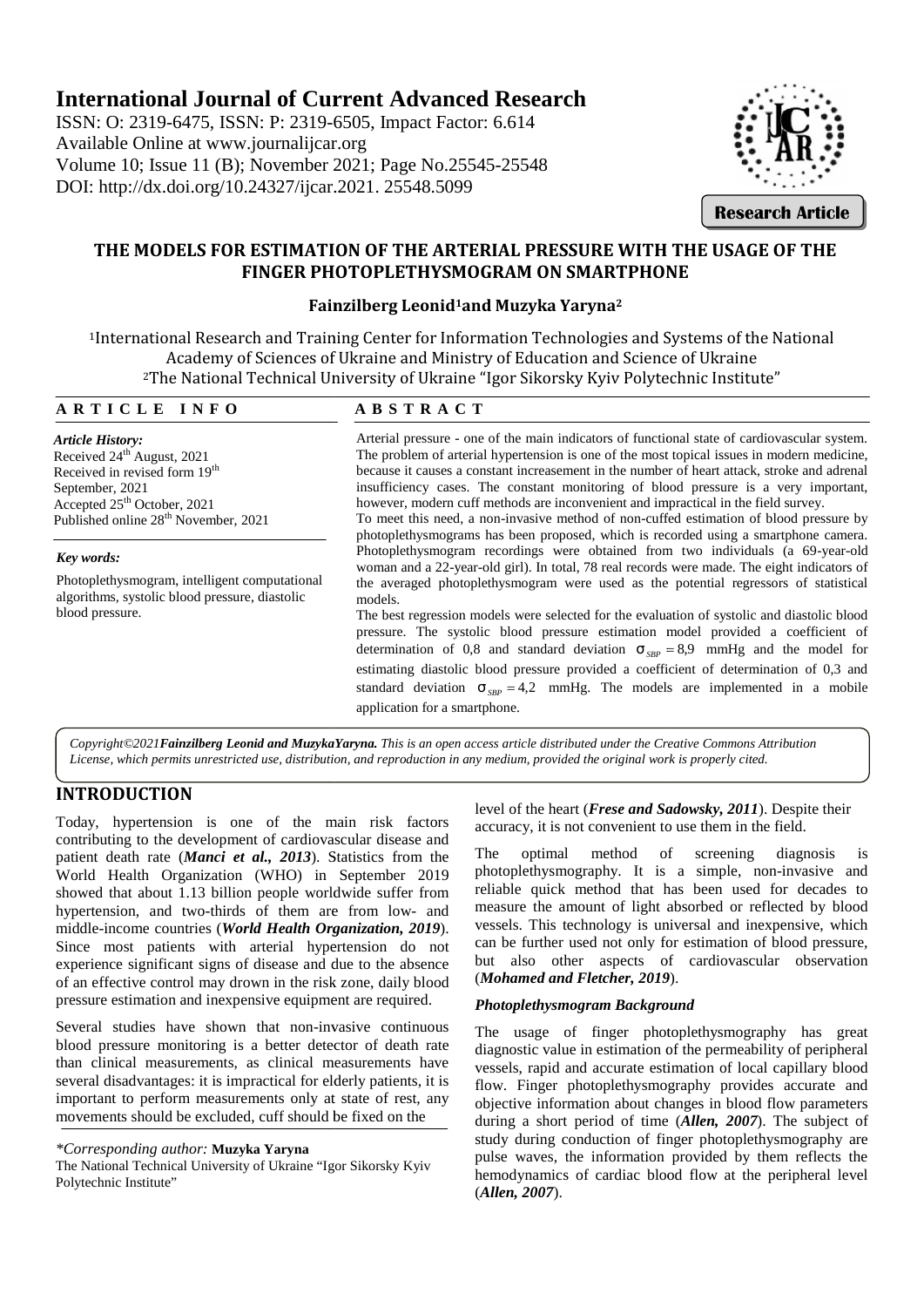The investigated area of the study is highlighted by the light from a smartphone flashlight, which later gets into the photoconverter. The paper (*Fainzilberg, 2020*) proposed the method of finger photoplethysmogram registration and analysis (Fig. 1).



**Figure 1** Principle of pulse wave's registration with the usage of smartphone camera

It is known that the observed form of the pulse wave is the sum of two waves: direct and inverse (*Kachuee et al., 2017*). Color change and light absorption by the tissue is regulated by blood circulation in the body, which is determined by heart systole and diastole. The person's arterial pressure increases as a result of the reduction of heart muscle during systole, which pushes blood out into the periphery of the body (*Kachuee et al., 2017*). The same way, the arterial pressure decreases when the heart is relaxing and filling with blood during the diastole (*Kachuee et al., 2017*). This results in a periodic signal with visible and distinct systolic peaks. Each recurring cycle, which periodically repeated, contains one systolic and one diastolic peak.

Based on the original procedures of averaging a pulse wave and estimating its derivatives, it is possible to distinguish automatically characteristic points (hereinafter points *A* and *B*) on the averaged pulse wave, which correspond to the moments of the direct wave generated by a heartbeat and a reversed pulse wave (*Fainzilberg and Muzyka, 2021*). It is considered that the frequency and duration of the pulse wave depend on the heart work, and the size and shape of the peaks - on the condition of the walls of blood vessels.

#### *Blood Pressure Estimation from Photoplethysmogram*

Due to the development of modern digital technologies, a personal smartphone can be used to register human physiological parameters. Therefore, the method that can be implemented on a smartphone for registration of photoplethysmograms and used without additional tools draws attention.

Some studies describe different parameters of photoplethysmograms for estimation of blood pressure, in particular (*Baksa, 2017; Elgendi and Fletcher, 2019; Anthony et al., 2015*) regression models to assess systolic blood pressure and diastolic blood pressure are presented in the investigation, which are connected through two parameters: heart rate and pulse wave velocity. To reduce the error in the estimation of arterial pressure based on photosthysmogram, it is proposed to use additional indicators as the arguments of the model (*Fainzilberg and Muzyka, 2021*).

78 real records of photoplethysmograms of two persons aged 22 and 69 years were used to build models to estimate systolic blood pressure and diastolic blood pressure. 8 potential indicators of the averaged photoplethysmogram were used as potential regressors of statistical models of the Group Methods of Data Handling and multiple regression models:

- average heart rate  $X_1$ , beats per minute.
- standard deviation of *N-N* intervals  $X_2$ , *ms*;
- amplitude of the mode of the array of cardio intervals.  $X_3^{},$  %;
- the ratio of amplitudes on the average photoplethysmogram:

$$
X_4 = \frac{AB}{AA};\tag{1}
$$

pulse wave propagation time, *ms*:

$$
X_5 = T B - T A; \tag{2}
$$

relative time of pulse wave propagation:

$$
X_6 = \frac{X_5}{Tpw};\tag{3}
$$

• slope of the descending front:

$$
X_{7} = \frac{X_4}{X_5} \tag{4}
$$

pulse wave propagation speed, meter per second:

$$
X_8 = \frac{L}{X_5},\tag{5}
$$

where  $L -$  is the path length of the pulse wave over time  $X_5$ . This value is determined by user growth using an empirical relationship derived from the standard proportions of the human body.

Figure 2 shows a correlation matrix that provides visual information on the interconnection between indicators.



Absolute Value of the Correlarion

**Figure 2** Heat map of the absolute values of the correlation matrix

Using the *GMDH Shell DS* software, which implements the Group Methods of Data Handling (*Madala and Ivakhnenko, 1994*), two models were built for qualitative determination of the systole artery pressure and the diastole arterial pressure, which determine the estimation of two conditions: normal and elevated systolic and diastolic arterial pressure.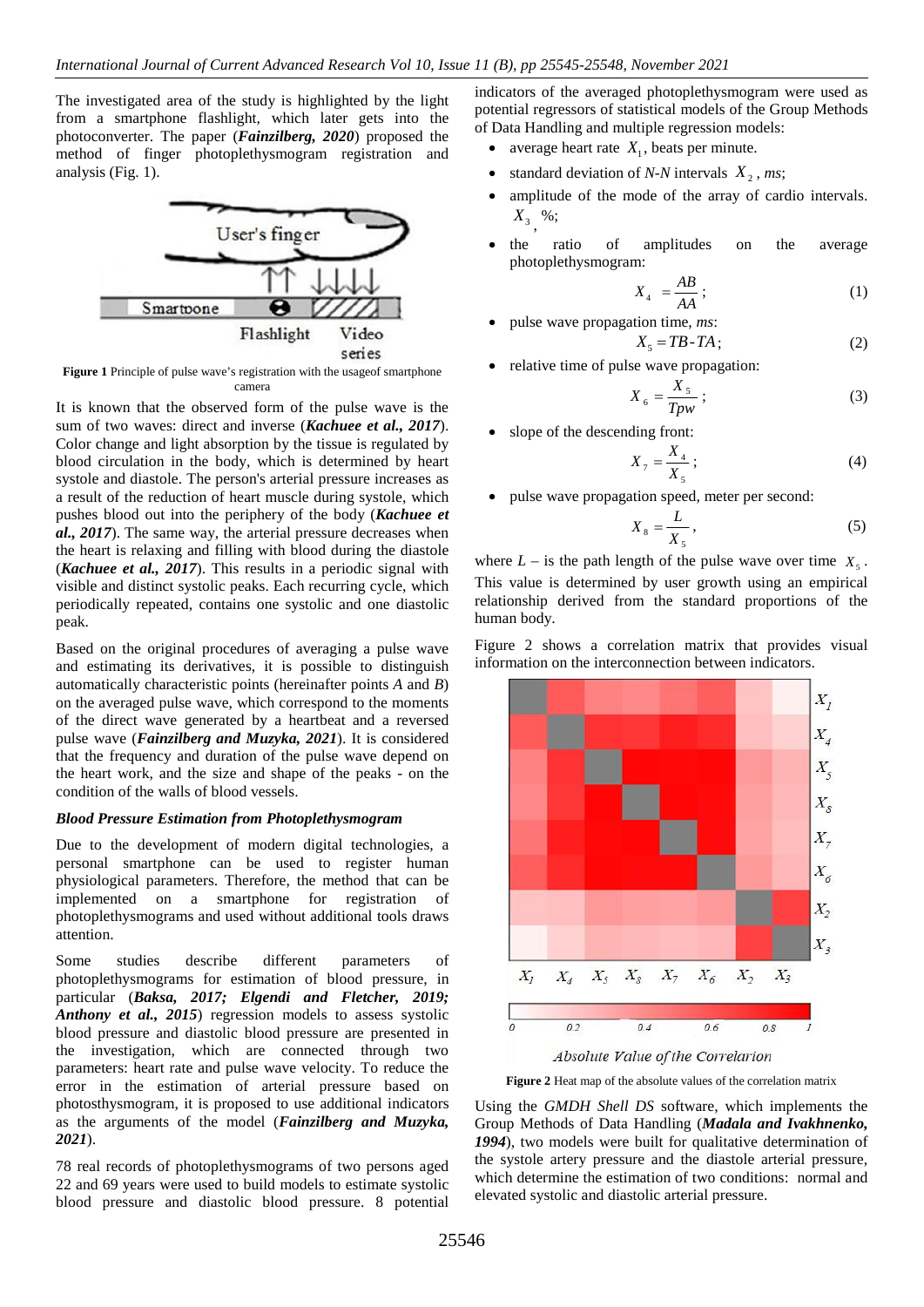For a qualitative assessment of arterial pressure, such restrictions were imposed  $SBP \le 140$  millimeters of mercury – normal systolic blood pressure,  $SBP > 140$ millimeters of mercury – elevated systolic blood pressure. For the parameter  $DBP \leq 80$  millimeters of mercury – normal diastolic blood pressure, *DBP* > 80 millimeters of mercury – elevated diastolic blood pressure (*Fainzilberg and Muzyka, 2021*).

These models which were built by using the Group Methods of Data Handling, allowed to formulate such rules:

$$
SBP = \begin{cases} \text{normal, if } y_{SBP} \le 0.5, \\ \text{eleveted, if } y_{SBP} > 0.5, \end{cases}
$$
 (6) This model prov

$$
DBP = \begin{cases} \text{normal, if } y_{DBP} \le 0.5, & \text{the linear (12)} \\ \text{eleveted, if } y_{DBP} > 0.5, & \text{(7)} \\ \text{hetter, then the
$$

where

$$
y_{SBP} = \frac{1}{1 + e^{Z_{SBP}}},
$$
 (8) An  $\varepsilon$ 

$$
y_{\text{DBP}} = \frac{1}{1 + e^{Z_{\text{DBP}}}} \,, \tag{9}
$$

$$
Z_{SBP} = -0.901895 + 0.0902663X_1X_6 + 0.029065X_3 -
$$
  
-0.000244501 X<sub>3</sub><sup>2</sup> - 27,1281X<sub>6</sub><sup>2</sup>

$$
Z_{DBP} = -0.203403 + 0.181564 X_{1} X_{5} - 10.9753 X_{6} + ... + 0.603591 X_{6} X_{7} - 0.00411223 X_{8}^{2}
$$
 (11)

The testing of key rules provides the reasonableness for the model *SBP* –81%, for the model *DBP* – 95%.

In comparison with the received results through the analysis of simple logistic regression (*Fainzilberg and Muzyka, 2021*), where verification of key rules provides accuracy to the model *SBP* –79%, to model *DBP* – 95%, the models, which are built using the Group Methods of Data Handling to make the qualitative determination of two conditions of arterial pressure, provide greater accuracy and are suitable for the usage in the program application.

Also, for the quantitative determination of systolic blood pressure and diastolic blood pressure based on primary signs two regression models were constructed using the group accounting method of arguments, that had the form:

$$
SBP = 154,323 + 1084410 \frac{X_4}{X_7^2} + 2249,99 \frac{1}{X_4 X_8} +
$$
  
\n+ 881490  $\frac{1}{X_4 X_8^2} + 1,77494 \frac{1}{X_4^2 X_6} + 100,857 X_5 X_8 -$   
\n+ 881490  $\frac{1}{X_4 X_8^2} + 1,77494 \frac{1}{X_4^2 X_6} + 100,857 X_5 X_8 -$   
\n= 0,419473  $\frac{1}{X_5 X_6^2} + 0,637922 \frac{X_8^2}{X_5} - 19,3368 \frac{X_8}{X_6} +$   
\n= 0,419473  $\frac{1}{X_5 X_6^2}$   
\n+ 14,8961  $\frac{1}{X_6^2}$  - 1982870  $\frac{1}{X_7 X_8}$  + 67154.8  $\frac{1}{X_7 X_8^2}$  + 956,744  $\frac{1}{X_8 X_7^2}$  (12) In the above considered case, a method of cuffless  
\nmomentes of black squares are  
\nmomentes of black squares, a method of cuffless

This model provides the coefficient of determination 0,81.

$$
DBP = 118,908 - 34128,1 \frac{1}{X_1 X_3} - 10916,9 \frac{X_6}{X_1} + 23,7105 \frac{X_2}{X_3} - 0,100545X_2 X_7 - 227,518 \frac{X_4}{X_2} + 0,649044 \frac{X_3}{X_7} + 456,778 \frac{1}{X_4 X_8} + 278,899 \frac{X_6}{X_8} - 608,963 \frac{1}{X_7}
$$
 (13)

#### This model provides the coefficient of determination 0,3.

 $> 0.5$ , (7) mmHg and the model (13)  $\tau_{DPB} = 4.2$  mmHg, which is much The model (12) allowed a mean square deviation  $\dot{\mathcal{L}}_{SPB} = 8.9$ better than the results obtained in the analysis of linear regression models based on the primary features *X1…X8*.

> An application for predicting blood pressure has been developed (Fig. 3)

| (9)                    | Пульсовая волн<br>1,0<br>0.8                                                          | <b>GART</b>         | signal_muz |                               |      |
|------------------------|---------------------------------------------------------------------------------------|---------------------|------------|-------------------------------|------|
|                        | 0.6<br>0.4<br>0.0<br>0.7 <sub>c</sub><br>0.1<br>αo<br>0.2<br>0.3<br>0.4<br>0.5<br>0.6 |                     |            | Параметри моделі              |      |
|                        | 1,0                                                                                   | <b>YCC</b>          | 79         | <b><i><u>Hac PNX</u></i></b>  | 0,17 |
| $55X_3 -$<br>, (10)    | 0,5<br>0.0<br>$-0.5$                                                                  | <b>SDNN</b>         | 21         | Відн. Час                     | 0.24 |
|                        | (1.0)<br>0.1<br>0.2<br>0.3<br>07c<br>00<br>0.4<br>0.5<br>7-я произвольн               | AMO                 | 47         | Нахил Спаду                   | 4,14 |
|                        | 1,0<br>0,5<br>0.0<br>0.5                                                              | Відн.Амп            | 0,69       | Швидкість РПХ                 | 5,44 |
| $53X_{6} +$            | $-10$<br>0.1<br>0.7 <sub>c</sub><br>0.2<br>οø<br><b>D3</b><br>0.5<br>0.6              |                     |            | Розракувати<br>модаль         |      |
| (11)<br>$\overline{c}$ | Діастолічний артеріальній тиск                                                        |                     |            | Систолічний артеріальний тиск |      |
| 8                      | <b>Підвищений</b>                                                                     | <b>Підвищений</b>   |            |                               |      |
| eness for the          | <b>• Нормальний</b>                                                                   | <b>• Нормальний</b> |            |                               |      |
|                        | Систолічний артериальний тиск кількісне значення: 103                                 |                     |            |                               |      |

**Figure 3** Software application for blood pressure estimation

The application uses data from real photoplethysmograms obtained from the smartphone, processes and predicts quantitative and qualitative determination of systolic and diastolic blood pressure according to the above-mentioned models.

## **DISCUSSION**

Thus, it is demonstrated that the Group Methods of Data Handling provides sufficient accuracy for the usage of models in the software application for qualitative estimation of two states of systolic blood pressure and diastolic blood pressure -

6 suitable for usage in software applications for predicting the 1 1 100 957 Y provide better accuracy than models based on primary  $\frac{4}{x_7^2}$  + 2249,99  $\frac{1}{x_4 x_8}$  + normal and elevated.  $+881490\frac{1}{x_1 x_2^2} +1,77494\frac{1}{x_1^2 x_1} +100,857 x_5 x_8 - \text{indicators of the averaged photoplethysmogram, and they are}$ 

measurement of blood pressure is proposed. Multiple regression models that provided the best accuracy of data were used in the software application. With the help of the software application, it became possible to assess blood pressure in the field survey using a smartphone.